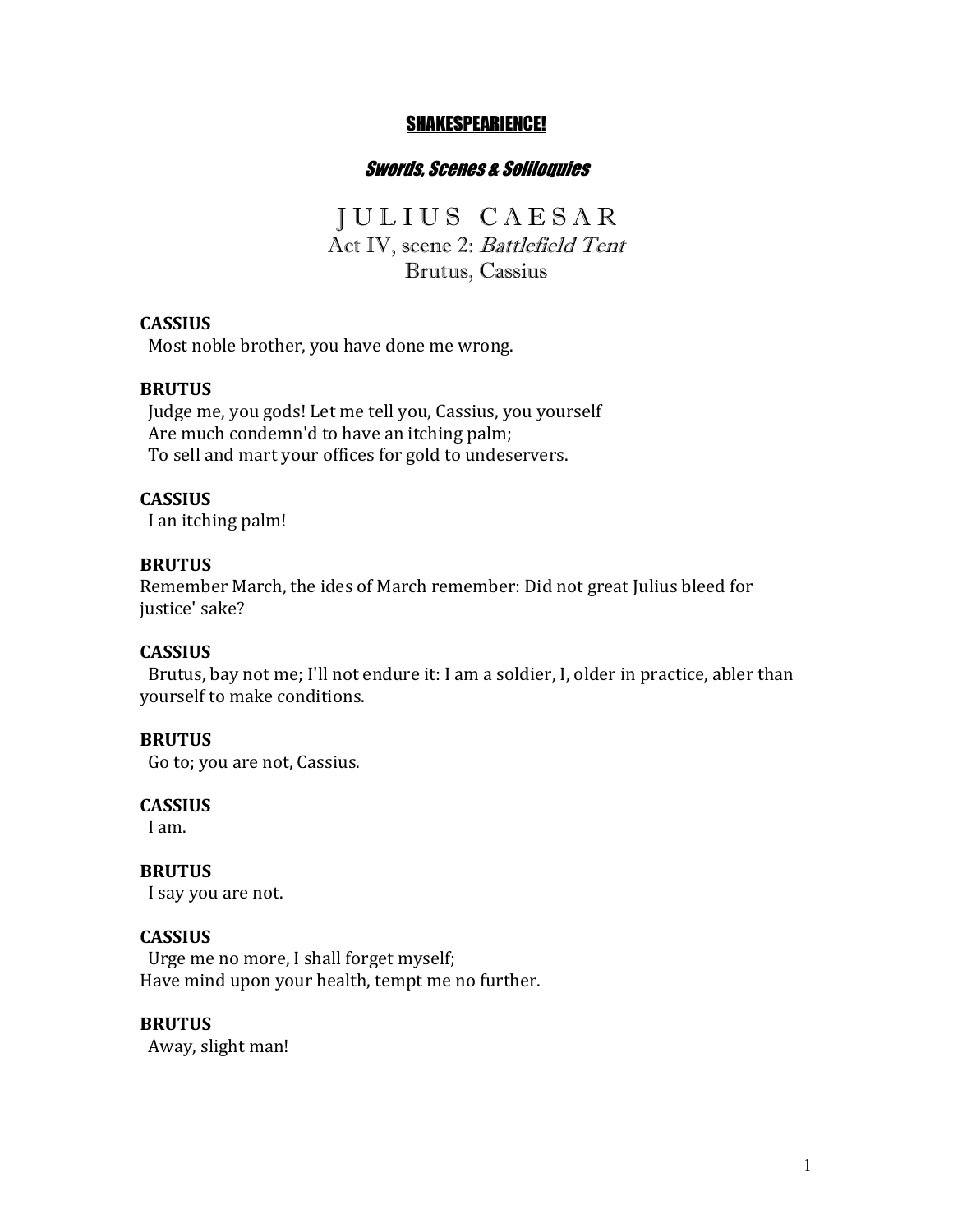## **CASSIUS**

O ye gods, ye gods! must I endure all this?

## **BRUTUS**

All this! Must I budge? Must I observe you? must I stand and crouch under your testy humour?

## **CASSIUS**

Do not presume too much upon my love; I may do that I shall be sorry for.

## **BRUTUS**

You have done that you should be sorry for.

## **CASSIUS**

You love me not.

## **BRUTUS**

No, I do not like your faults.

## **CASSIUS**

A friendly eye could never see such faults.

## **BRUTUS**

A flatterer's would not, though they do appear as huge as high Olympus.

## **CASSIUS**

[pulls out his dagger, handing it to BRUTUS] There is my dagger, and here within, a heart richer than gold: If that thou be'st a Roman, take it forth!

#### **BRUTUS**

Sheathe your dagger: O Cassius...

#### **CASSIUS**

Hath Cassius lived to be but mirth and laughter to his Brutus, When grief, and blood ill-temper'd, vexeth him?

## **BRUTUS**

When I spoke that, I was ill-temper'd too.

## **CASSIUS**

Do you confess so much? Give me your hand.

## **BRUTUS**

And my heart too.